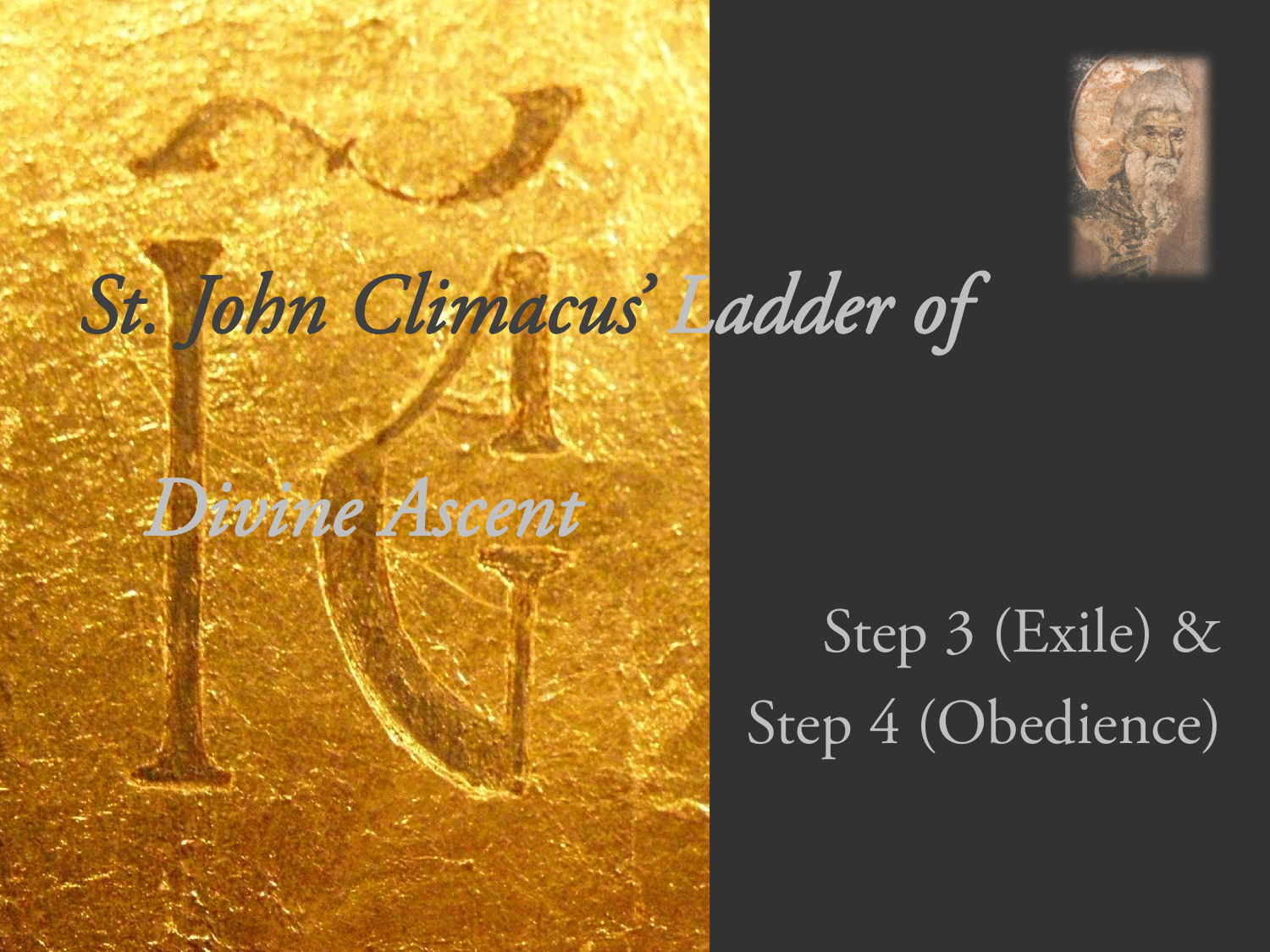# *We've already slipped down …*



You are now here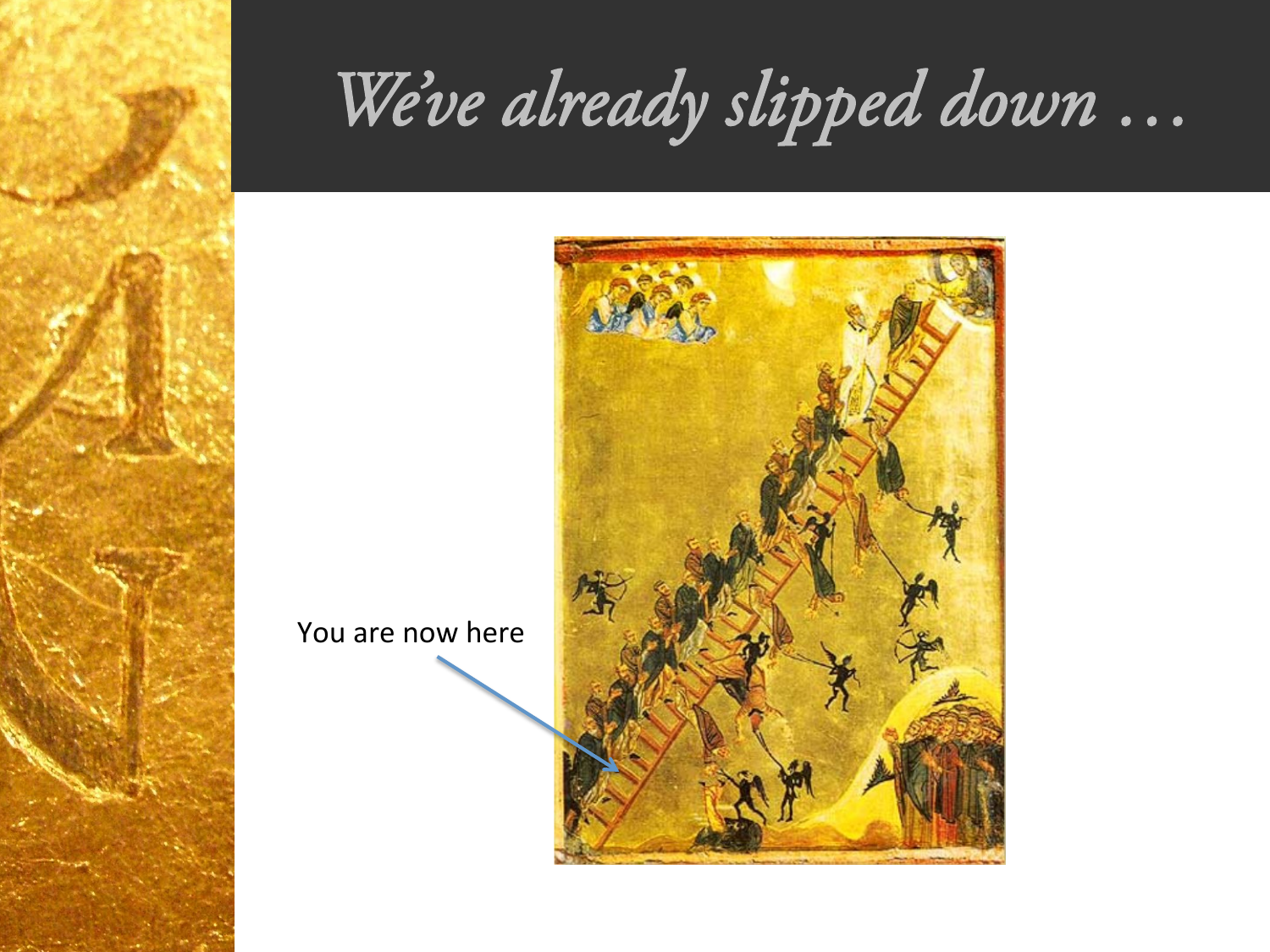#### *Once detached …*

• The mind, body, and soul are ready for exile from the world. But exile is a stronger form of detachment and requires a greater will and determination

> "Detachment is excellent; but her mother is exile. Having become an exile for the Lord's sake, we should have no ties of affection at all lest we seem to be roving in order to gratify our passions."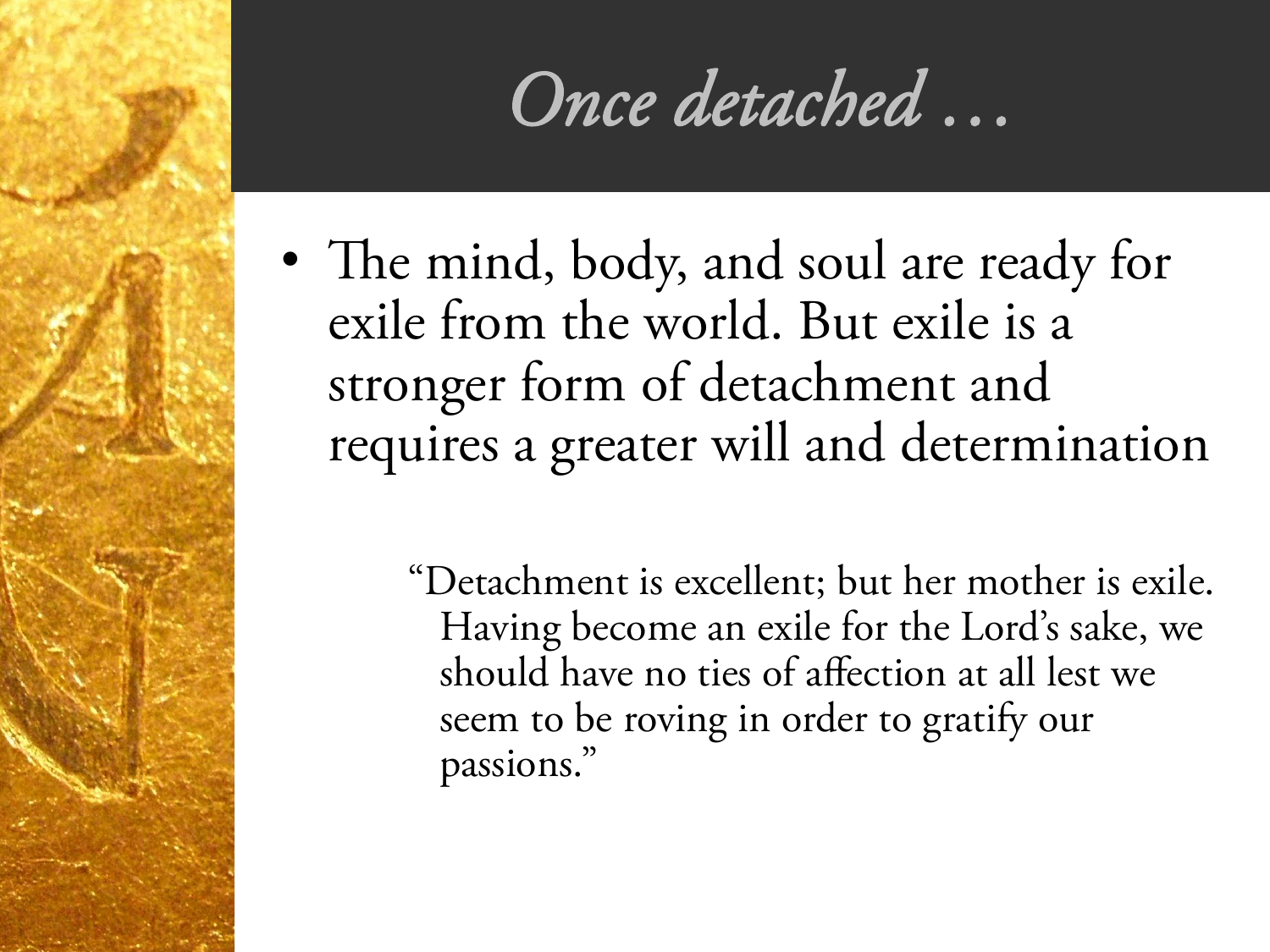*Exile is sacrifice* 

• We must leave the world willingly but not joyfully

> "It is not from hatred that we separate ourselves from our own people or places (God forbid!), but to avoid the harm which might come to us from them."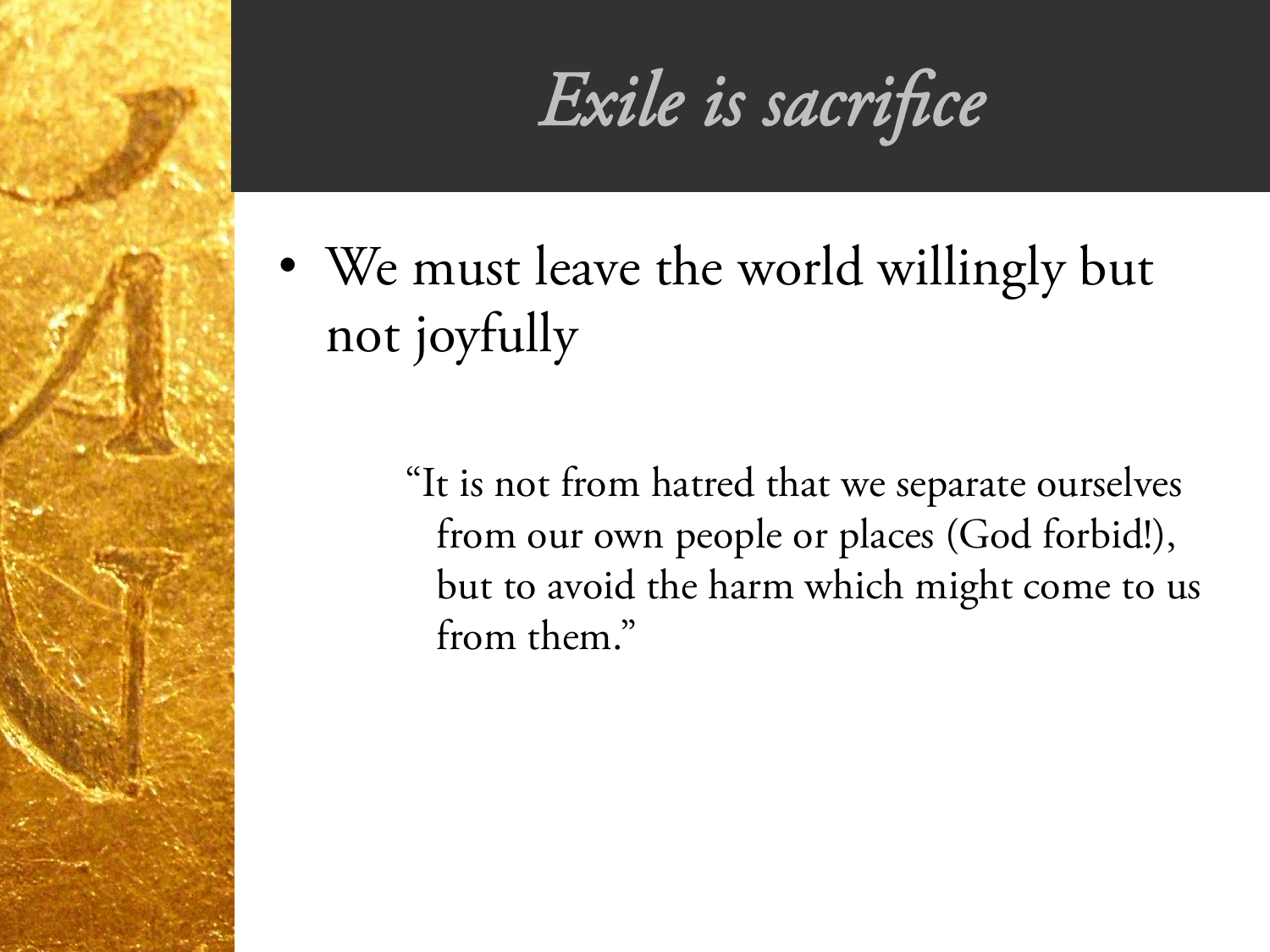### *Exile is not denouncement*

• We must be careful not to let our hatred of the world fuel a feeling of superiority in our exile

• But rather let our love for God be the sole purpose of our exile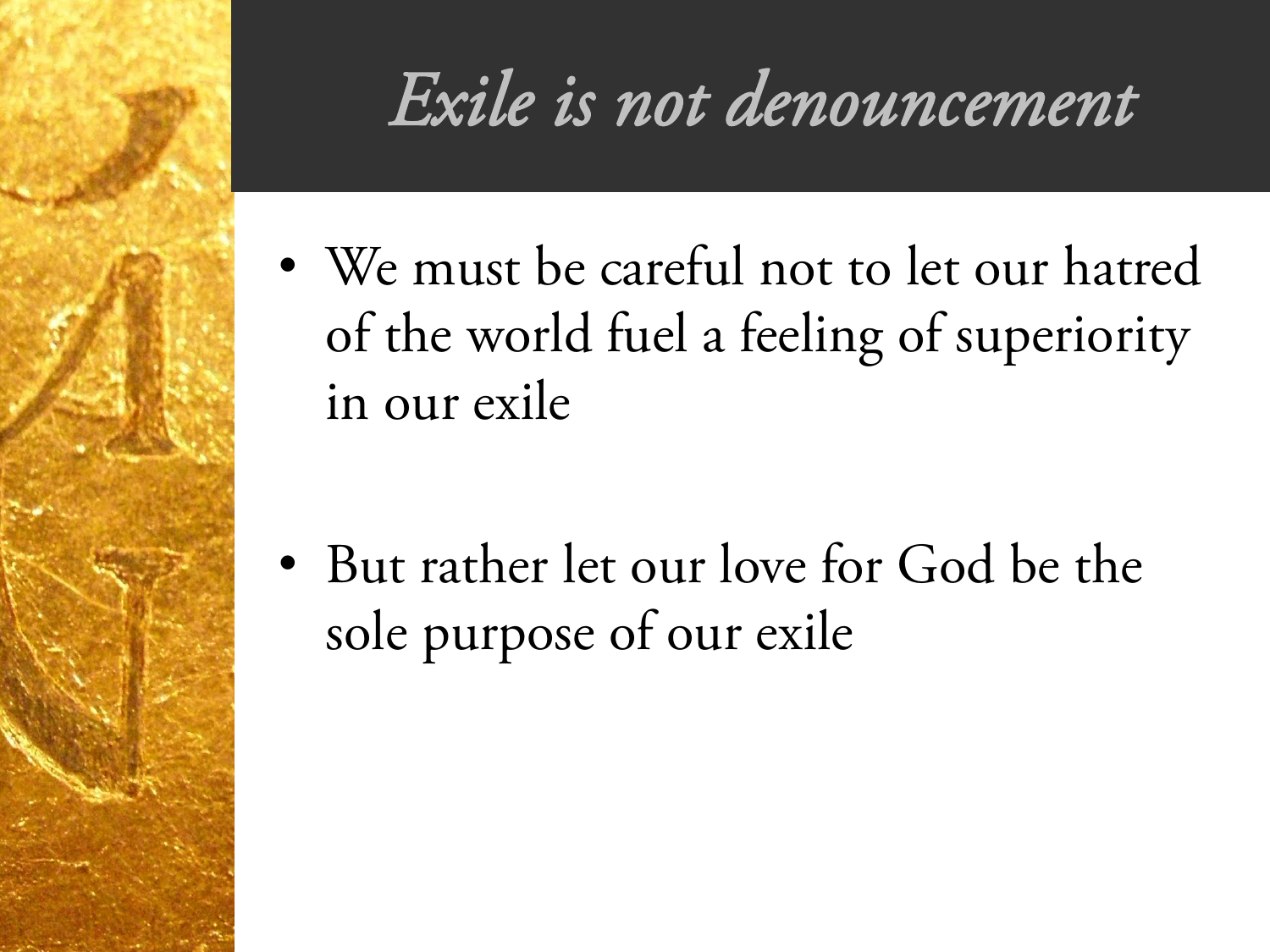### *Exile is humble*

• Just like other spiritual endeavors, we must not think too much of our achievement, or else the achievement may be lost. Vanity will "take us down a rung."

"And if we possess the gift of eloquence and some shreds of knowledge, the thought occurs to us that we could be saviors of souls and teachers in the world—that we may waste in the sea what we have gathered so well in the harbor."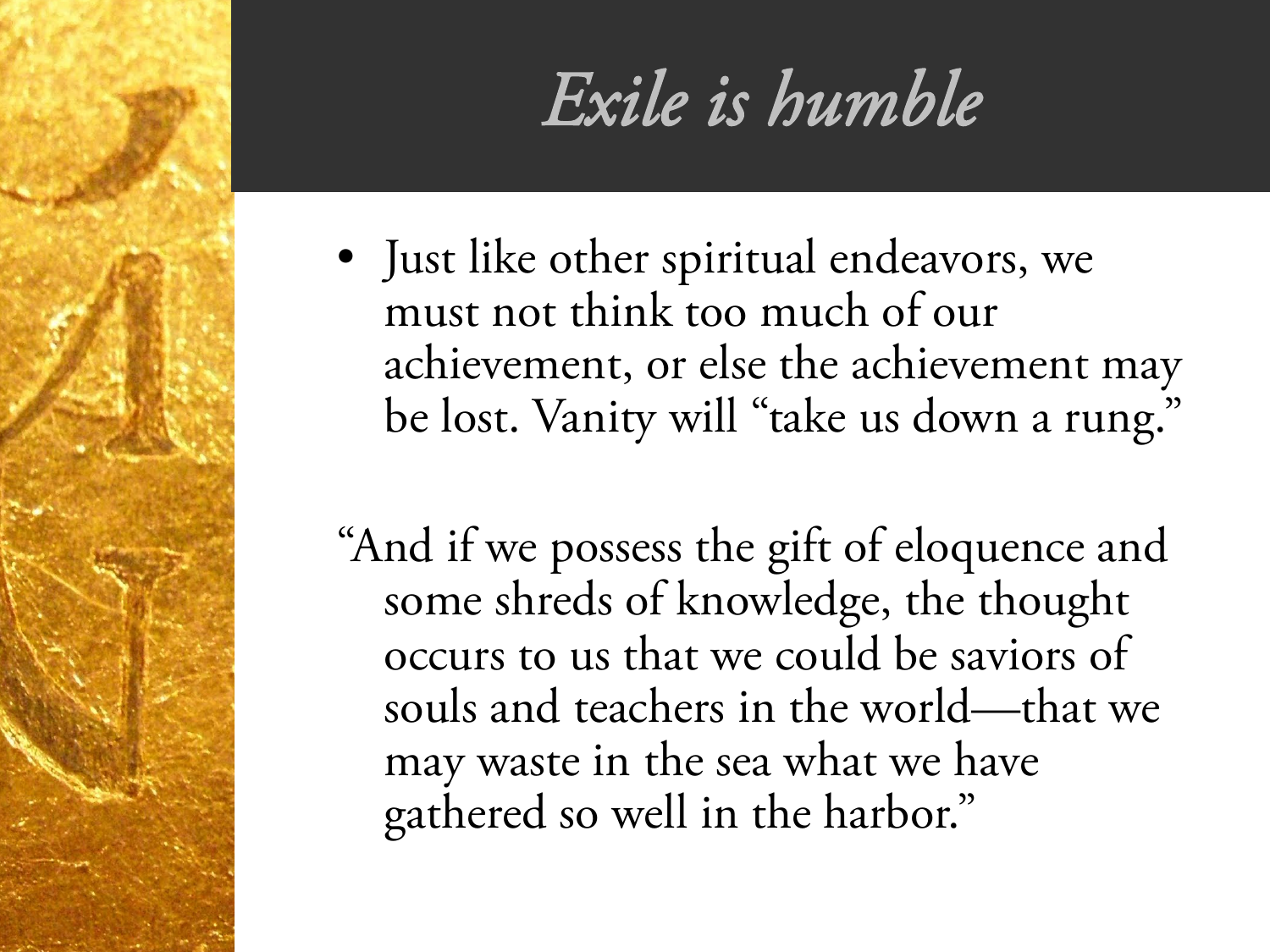### *Exile is love*

- Love of God
- Love for others
	- But not love of this world
	- Or love of life
	- Or love of anything above God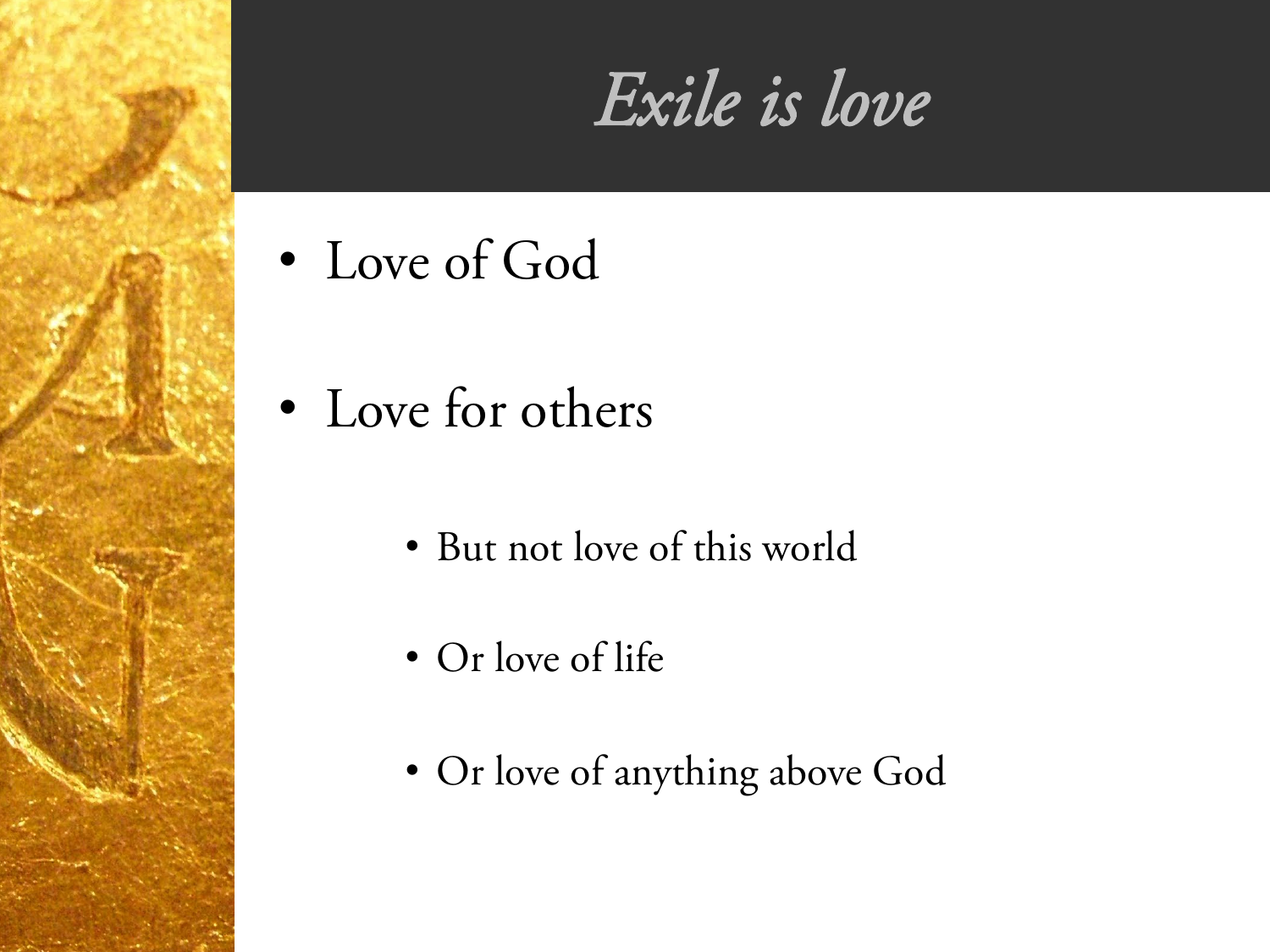# Obedience is sacrifice

- "Absolute renunciation of our own life, clearly expressed in our bodily actions."
- "The tomb of the will and the resurrection of humility"
- "Fearlessness of death"
- "Distrust of oneself in everything, however good it may be, right up to the end of one's life."
- Unquestioning reliance upon our spiritual leaders rather than ourselves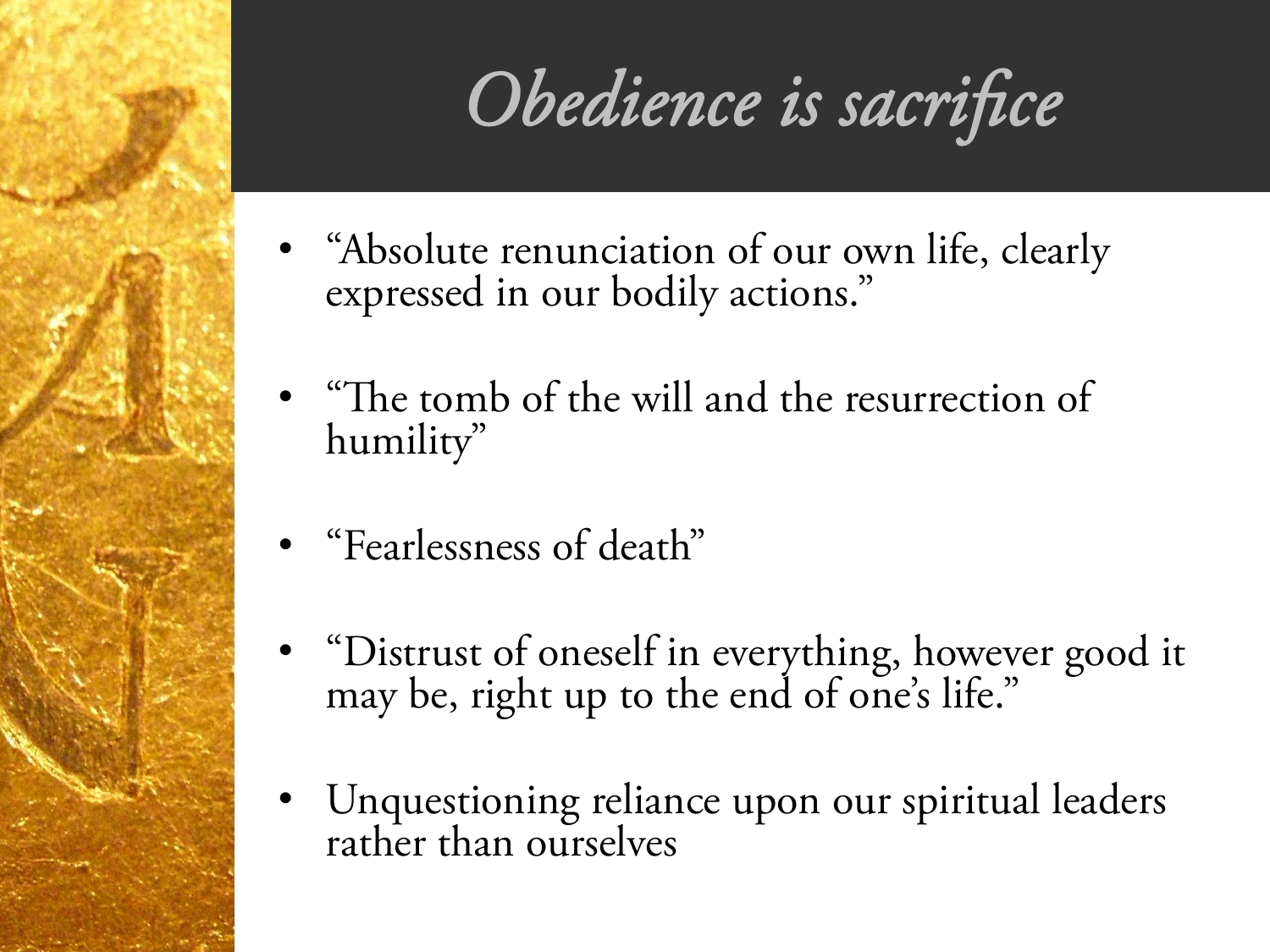## *Obedience is humble*

• Obedience is a practice that requires and increases humility

• Humility leads to dispassion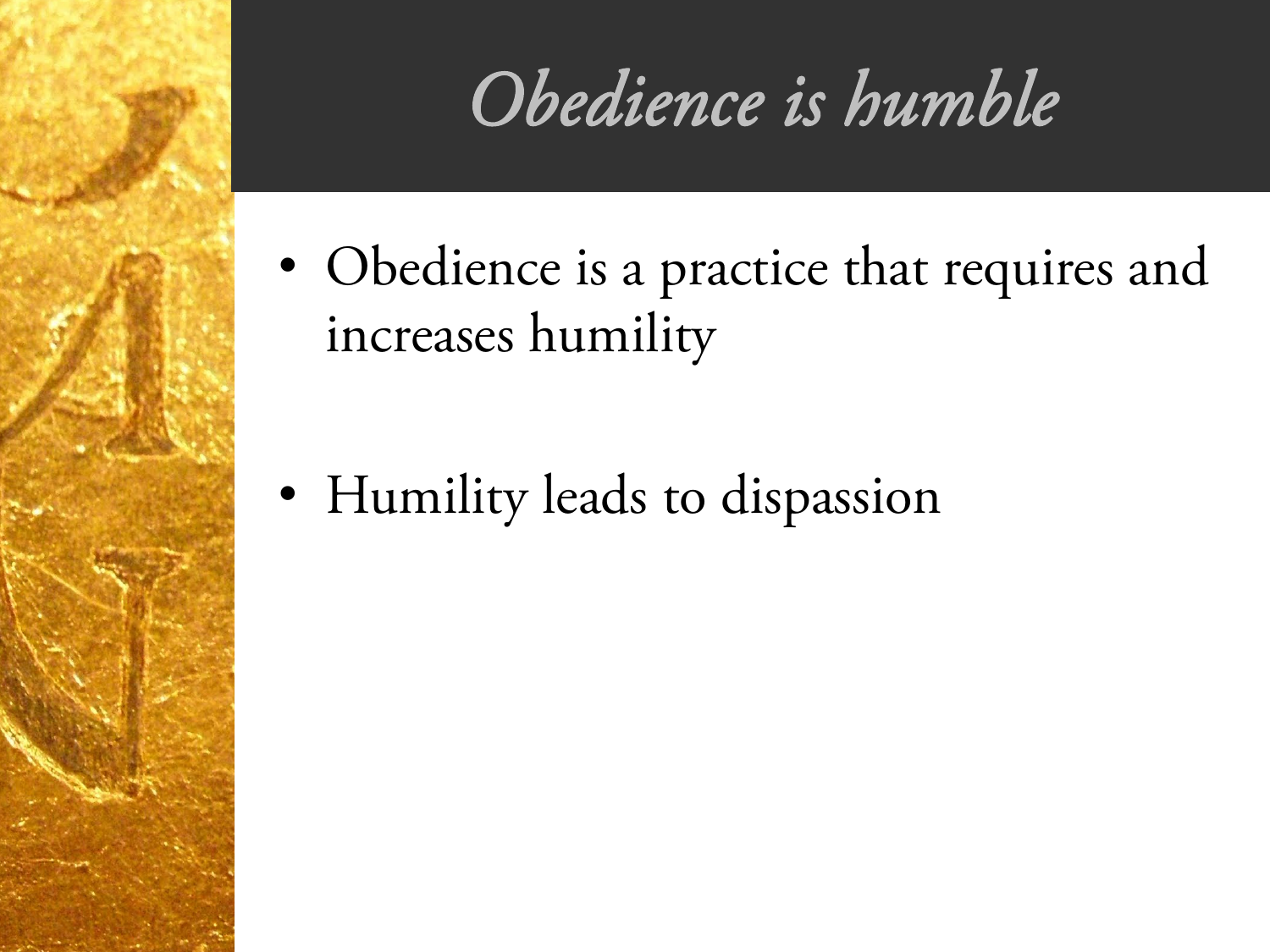## *Obedience is love*

- Absence of pride
- Relinquishing of control
- Giving completely to others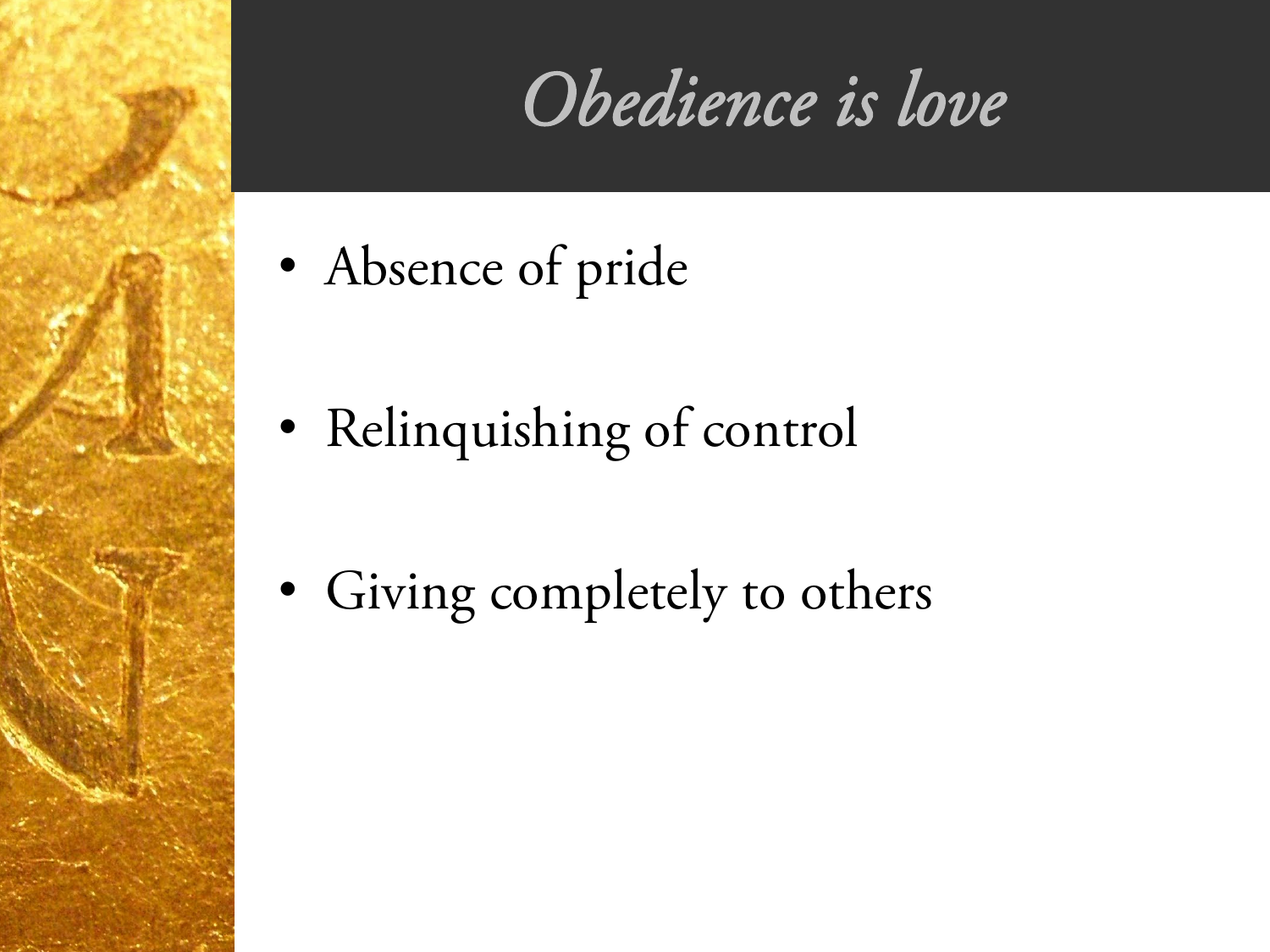# *Whoa Dude. I'm not a monk …*

- At least exile your mind from the world if not your body
- Give up an attachment to at least one worldly possession
- Practice obedience in your work, family, or volunteerism; become the person at the "back of the room."